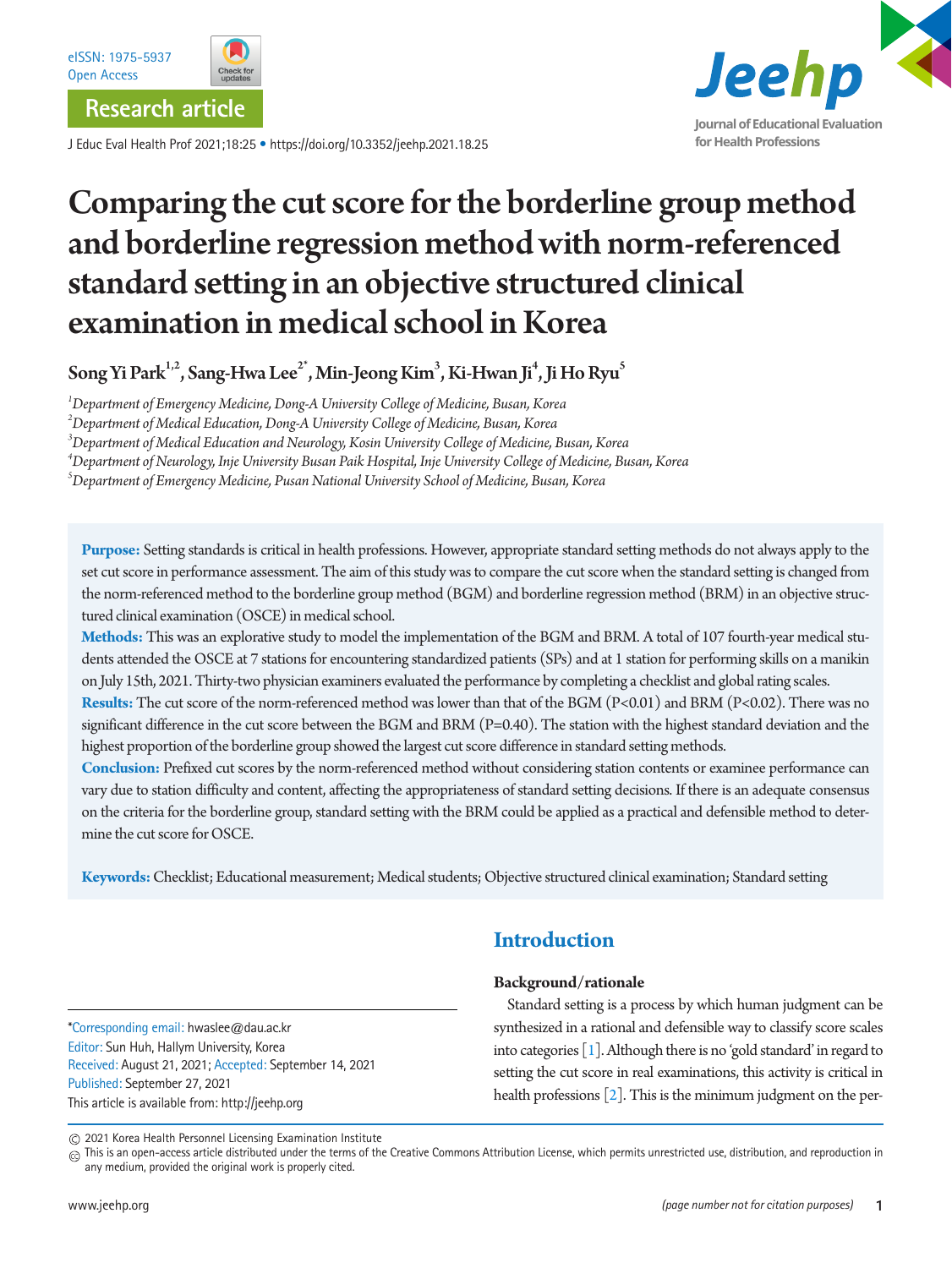formance of medical practice to assess whether it is acceptable or unacceptable.

There are 2 types of standards: norm-referenced (relative) and criterion-referenced (absolute). For medical education examinations, a criterion-referenced standard is generally preferred. Because the norm-referenced standard tells little about the individual examinee, the cut score varies according to the competency level of the examinee group. Criterion-referenced standard setting methods are of 2 types: test-centered and examinee-centered. The former is appealing for setting a cut score on knowledge assessment, such as multiple-choice examination, and the latter is well suited for performance assessment, such as objective structured clinical examination (OSCE) [\[3](#page-8-2)]. Well-known examinee-centered standard settings are the contrasting groups method and the borderline group method (BGM).

In the BGM, examiners evaluate students' performance on a global rating scale such as good, borderline, and fail. The cut scores are the median scores of examinees with borderline ratings. The BGM is time efficient and straightforward to implement. However, it has some limitations in that achieving consensus on the borderline group is difficult, and when the number of borderline examinees is small, the cut score may have low validity  $[4]$  $[4]$ . Recognizing the limitations of the BGM, the borderline regression method (BRM) was developed, which uses all OSCE checklist scores to develop a cut score using linear regression. Regression of global rating scores to OSCE total scores yields a linear equation. The predicted cut score of the borderline group is determined by substituting the borderline rating values into the regression equation.

However, it seems that examinee-centered standard-setting methods do not always apply to the setting of cut scores in performance assessments. In some instances, health care professional educators have used available assessment methods to assess a physician's competencies even if the methods were not appropriate  $\lceil 5 \rceil$ . The cut score (usually 60 percentile) based on the norm-referenced standard setting is also used in the performance assessment [\[6](#page-8-5)]. This standard setting is easy to understand and apply. However, norm-referenced standard setting is difficult to justify because it does not consider the difficulty of the stations  $[4]$  $[4]$ .

Inappropriate standard setting method can lead to undesirable result. There may be examinees who fail even though they are competent and examinees who pass even though they are not competent. This is an important issue for educational administrators as well as medical educators. However, there are few studies on standard setting and most of the studies have been about comparison of test-centered standard setting method such as Angoff, Ebel in medical and nursing educations in Korea [\[7](#page-8-6)[-9\]](#page-9-0). Performance assessment is an important part of the medical profession. Therefore,

examinee-centered standard setting method should also be considered as important, but there has been no research on this in Korea.

#### **Objectives**

The research question of this study was how the cut scores changed when the standard setting method was changed from a norm-referenced method to the BGM and BRM in an OSCE for medical students. The aim of this study was to compare the cut score when the standard setting is changed from the norm-referenced method to the BGM and BRM in an OSCE of fourth-year medical students. The results of this study can be of practical help to educational administrators and medical educators who are in charge of the performance assessment.

### **Methods**

### **Ethics statement**

This study was approved by the Institutional Review Board of Dong-A University (IRB approval no., 2-1040709-AB-N-01- 202106-HR-047-02). This study was not on human subjects or human-originated materials; thus, informed consent from subjects was not indicated.

### **Study design**

This was an explorative study to model the implementation of BGM and BRM for setting the standard by identifying and analyzing the cut score [\[10\]](#page-9-1).

#### **Setting**

This study was applied to the final day's examination results of the Busan-Gyeongnam Clinical Skill Examination (BGCSE) conducted by the BGCSE consortium from July 12th to 15th, 2021. The consortium is an association of 5 medical schools in Busan-Gyeongnam region of South Korea that have annually conducted joint clinical skill examinations for the OSCE for third- and fourth-year medical students since  $2014$  [ $11$ ].

The examination was comprised of 7 stations where students encountered standardized patients (SPs) and 1 station where students performed procedural skills on a manikin. The topic of each station was as follows: station 1, a 60-year-old woman presented with cough and shortness of breath for the past month; station 2, a 41-year-old woman presented with swelling and bruising of her right eye; station 3, a 44-year-old man with a right knee pain from a week ago; station 4, a 40-year-old woman with occasional vaginal bleeding for 2 months; station 5, a 26-year-old man with seizure this morning; station 6, a 46-year-old woman with sudden onset of dizziness after waking up this morning; station 7, a 21-year-old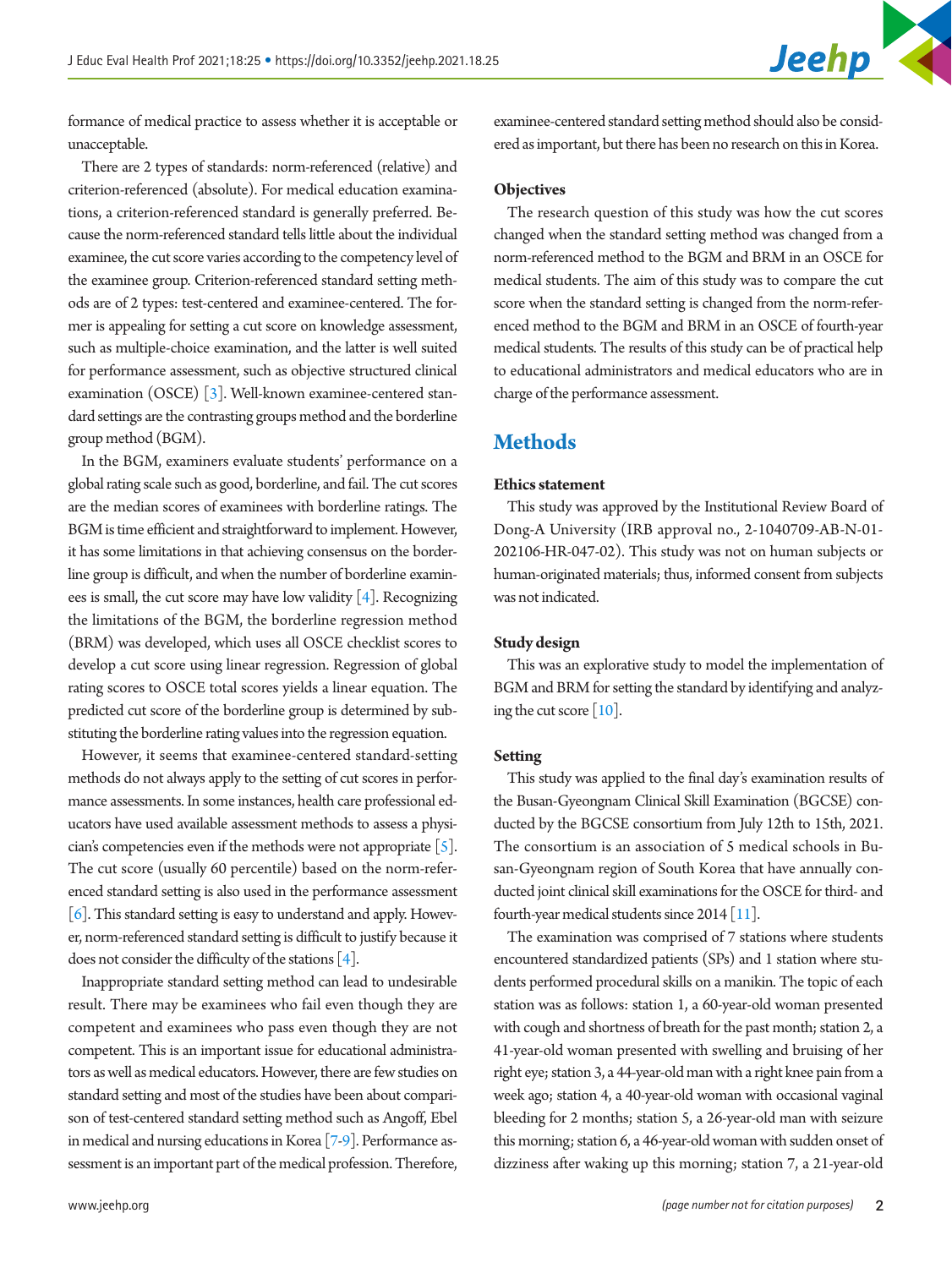woman with right lower abdominal pain; and station 8, a 57-yearold man suddenly lost consciousness in a ward hallway. There were no newly added or developed stations for this study.

The examiners' training proceeded in the same way as usual. A total of 32 physician examiners evaluated examinee performance at each station in 4 medical schools by completing the checklist and global rating scales. The only change was that the existing 4-point numeric scale for proficiency in global rating was changed to a categorical scale of fail, borderline, good, and excellent. The cut score of each station was determined as follows: (1) calculate the mean and standard deviation (SD); (2) subtract 1 SD from the mean; and (3) set this score as the cut score.

### **Participants**

A total of 107 fourth-year medical students from 5 medical schools attended the last day of the BGCSE at 4 medical school skill centers.

### **Variables**

The primary outcomes were defined as a cut score by the norm-referenced method, BGM, and BRM of each station. The cut score of norm-referenced method was determined by subtracting 1 SD from the mean of each station, which is the conventional method in BGCSE. The cut score of the BGM was performed by the following steps: (1) borderline group examinees were identified, (2) their checklist scores were collected, and (3) the median score for this group was set as the cut score. The cut score of the BRM was determined as following steps: (1) checklist and global rating scores of all examinees at the station were collected, (2) a regression equation  $(y = a + bx)$  was produced using Microsoft Excel (Microsoft Corp., Redmond, WA, USA), (3) the scale of borderline group (in this study,  $x = 2$ ) was inserted into the equation, and (4) the calculated y of the equation was set as the cut score.

The secondary outcome was defined as the number of failed

students at each station according to each standard setting method.

#### **Data sources/measurement**

The examiners scored the students' performance using a computer program, and the results were automatically processed. All variables were recorded in an Excel spreadsheet (Microsoft Corp.).

### **Bias**

No bias was found in the study scheme.

### **Study size**

This study was not intended to determine effect and was therefore not indicated to calculate sample size.

#### **Statistical methods**

Descriptive statistics were used, including the mean and SD of each station and borderline group. Regression analysis was conducted to produce a regression equation using Microsoft Excel ver. 2105 (Microsoft Corp.). The scale of the borderline group  $(x=2)$ was inserted into the regression equation to calculate the cut score of the BRM. A paired t-test for the cut score comparison between the norm-referenced method and BGM, and between the norm-referenced method and BRM were conducted. The P-value < 0.05 was considered significant.

### **Results**

#### **Participants**

A total of 107 students completed the examination, and 32 professors participated as examiners.

### **Main results**

The reliability using the G-coefficient in 7 SP encounter stations and 1 skill station was 0.76 and 0.73, respectively [\(Tables 1,](#page-2-0) [2](#page-3-0)).

<span id="page-2-0"></span>**Table 1.** G-study results for the checklist score for 7 standardized patient encounter stations in an objective structured clinical examination of fourth-year medical students

| Effect | df     | T-value    |            | <b>MS</b> | VC         | $%$ of VC |
|--------|--------|------------|------------|-----------|------------|-----------|
| р      | 106    | 278.61614  | 278.61613  | 2.62845   | 0.012      | 2.22      |
| C      | 6      | 137.15853  | 137.15852  | 22.85975  | $-0.00229$ | 0.41      |
| i:c    | 154    | 4469.28246 | 4332.12393 | 28.13067  | 0.26042    | 46.75     |
| pc     | 636    | 820.26218  | 404.48752  | 0.63599   | 0.01610    | 2.89      |
| pi:c   | 16.324 | 9492.77797 | 4340.39185 | 0.26589   | 0.26589    | 47.73     |

The variables of the effect are as follows: person (p), case (c), and item (i). The model of p\*(i:c) were used in G-string ver. 6.3.8 (Ralph Bloch, Hamilton, ON, Canada). Phi-coefficient=0.689. G-coefficient=0.758.

df, degrees of freedom; SS, sum of squares; MS, mean square; VC, variance components.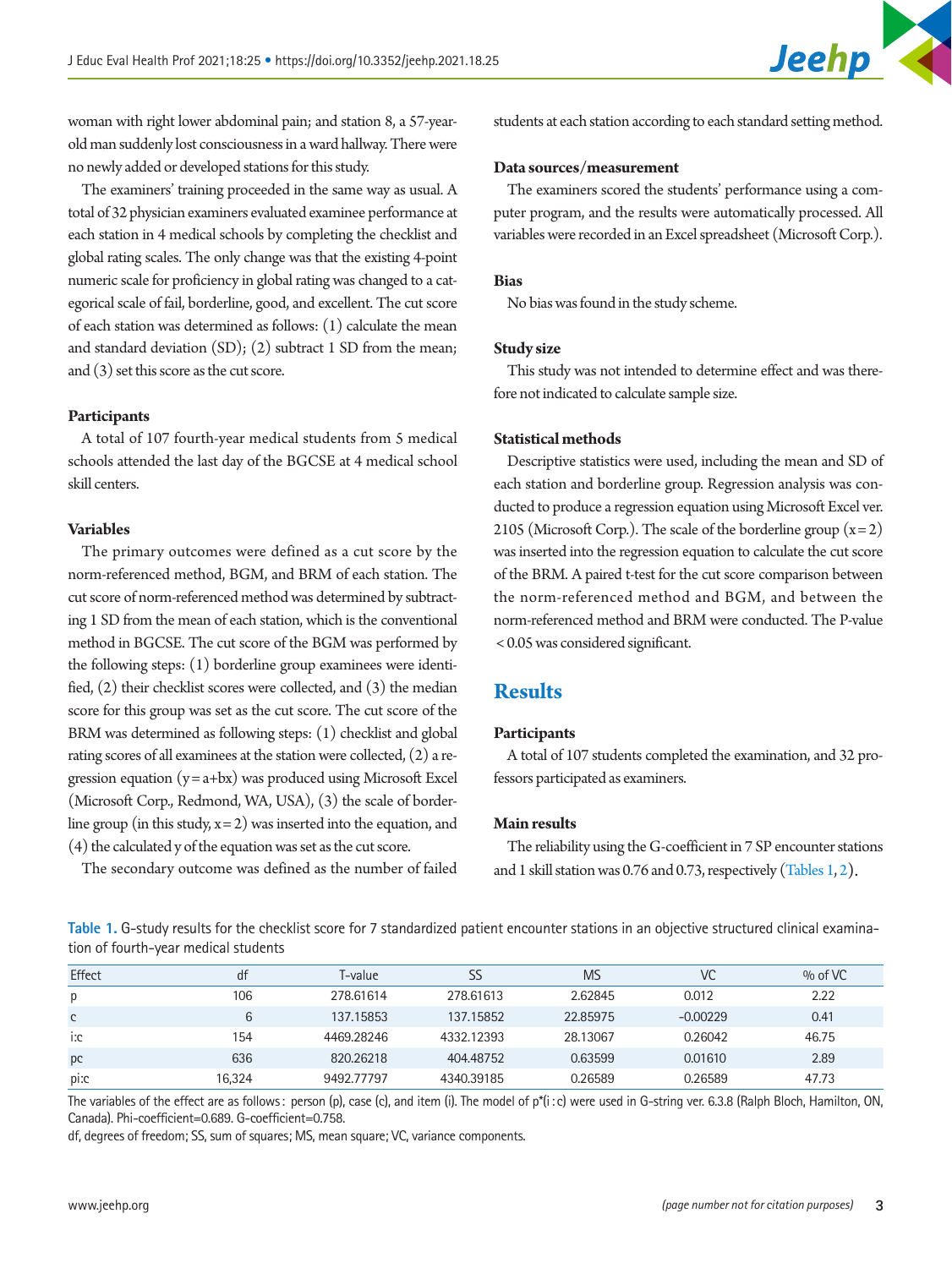

<span id="page-3-0"></span>**Table 2.** G-study results for the checklist score for 1 procedural skill station in an objective structured clinical examination of fourth-year medical students

| Effect         | d٢    | T-value   | 22        | MS      | VC      | $\%$ of VC |
|----------------|-------|-----------|-----------|---------|---------|------------|
| Ŋ              | 106   | 52.73098  | 52.73097  | 0.49746 | 0.01289 | 7.32       |
|                | 27    | 80.73565  | 80.73565  | 2.99021 | 0.02667 | 15.14      |
| D <sub>1</sub> | 2.862 | 524.23098 | 390.76435 | 0.13654 | 0.13654 | 77.54      |

The variables of the effect are as follows: person (p), case (c), and item (i). The model of p\*i was used in G-string ver. 6.3.8 (Ralph Bloch, Hamilton, ON, Canada). Phi-coefficient=0.689. G-coefficient=0.726.

df, degrees of freedom; SS, sum of squares; MS, mean square.

<span id="page-3-1"></span>**Table 3.** Predicted cut score by norm-referenced, borderline group and borderline regression method in OSCE of fourth-year medical students

| Variable                                        | Station 1 | Station 2 |       | Station 3 Station 4 Station 5 Station 6 Station 7 |       |       |       | Station 8 | P-value                |
|-------------------------------------------------|-----------|-----------|-------|---------------------------------------------------|-------|-------|-------|-----------|------------------------|
| <b>OSCE</b> score                               |           |           |       |                                                   |       |       |       |           |                        |
| <b>Maximum</b>                                  | 92.48     | 97.33     | 93.33 | 93.33                                             | 91.11 | 85.06 | 93.33 | 92.48     |                        |
| Minimum                                         | 45.03     | 41.75     | 39.89 | 40                                                | 32.22 | 26.67 | 37.44 | 45.03     |                        |
| Mean                                            | 72.45     | 70.32     | 62.33 | 59.8                                              | 64.73 | 53.78 | 72.24 | 72.45     |                        |
| <b>SD</b>                                       | 9.88      | 10.6      | 9.91  | 11.35                                             | 14.27 | 13.43 | 11.37 | 9.88      |                        |
| Number rated as borderline                      | 28        | 22        | 31    | 41                                                | 17    | 63    | 17    | 39        |                        |
| % rated as borderline                           | 26.17     | 20.56     | 28.97 | 38.32                                             | 15.89 | 58.88 | 15.89 | 36.45     |                        |
| Norm-referenced method (below one SD from mean) |           |           |       |                                                   |       |       |       |           |                        |
| Predicted cut score                             | 62.57     | 59.72     | 52.42 | 48.44                                             | 50.46 | 40.36 | 60.87 | 64.54     |                        |
| Number below standard                           | 15        | 17        | 19    | 22                                                | 18    | 21    | 19    | 13        |                        |
| % below standard                                | 14.02     | 15.89     | 17.76 | 20.56                                             | 16.82 | 19.63 | 17.76 | 12.15     |                        |
| Borderline group method                         |           |           |       |                                                   |       |       |       |           |                        |
| Predicted cut score                             | 65.64     | 61.5      | 56.08 | 48.49                                             | 54.67 | 51.07 | 63    | 68.97     | < 0.01 <sup>a</sup>    |
| Number below standard                           | 20        | 20        | 33    | 22                                                | 29    | 48    | 21    | 30        |                        |
| % below standard                                | 18.69     | 18.69     | 30.84 | 20.56                                             | 27.1  | 44.86 | 19.63 | 28.04     |                        |
| Borderline regression method                    |           |           |       |                                                   |       |       |       |           |                        |
| Predicted cut score                             | 63.63     | 59.32     | 58.18 | 50.61                                             | 57.53 | 50.87 | 60.57 | 68.6      | $< 0.02$ <sup>a)</sup> |
| Number below standard                           | 17        | 17        | 37    | 27                                                | 36    | 47    | 18    | 16        | $0.99^{6}$             |
| % below standard                                | 14.85     | 14.85     | 32.32 | 22.71                                             | 20.09 | 38.43 | 17.47 | 12.15     |                        |

OSCE stations 1-7 were interview-based examination and OSCE station 8 was skill-based examination. The P-value of <0.05 was considered significant. OSCE, objective structured clinical examination, SD, standard deviation.

a)The cut score of norm-referenced methods was lower than that of borderline group method (P<0.01) and borderline regression method (P<0.02) by paired t-test. <sup>b</sup>There was no significant difference in cut score between borderline group method and borderline regression method (P=0.99) by paired t-test.

### *Predicted cut score of each station by the norm-referenced standard setting method, BGM, and BRM*

The mean, SD, and predicted cut score by the norm-referenced method and the BGM and BRM of each station are shown in [Ta](#page-3-1)[ble 3](#page-3-1) and [Dataset 1](#page-8-7). The histogram of the examinees' scores is shown in [Fig. 1.](#page-4-0) The proportion of examinees rated as "borderline" at each station is shown in [Fig. 2.](#page-5-0) The regression equation, correlation of determination  $(R^2)$ , and plot of each station by the BRM are shown in [Table 4](#page-5-1), Dataset 1, and [Fig. 3.](#page-6-0)

The cut score of the norm-referenced method was lower than that of the BGM in each station  $(P < 0.01)$  and BRM  $(P < 0.02)$ , respectively. There was no significant difference in the cut score

between the BGM and BRM  $(P = 0.99)$  [\(Table 3\)](#page-3-1). Station 5, with the highest SD, and station 6, with the highest proportion of examinees rated as "borderline", showed the largest cut score difference by standard setting methods [\(Table 3](#page-3-1)). The correlation of determination  $(R^2)$  of each station ranged from 0.28 to 0.64 [\(Table 4](#page-5-1)).

### *Number of examinees below standard by norm-referenced standard setting, BGM, and BRM*

At all stations, there were more failed examinees by the BGM and BRM than by the norm-referenced standard setting method. In particular, the number of failed examinees at stations 3, 5, and 6 almost doubled [\(Table 1\)](#page-2-0).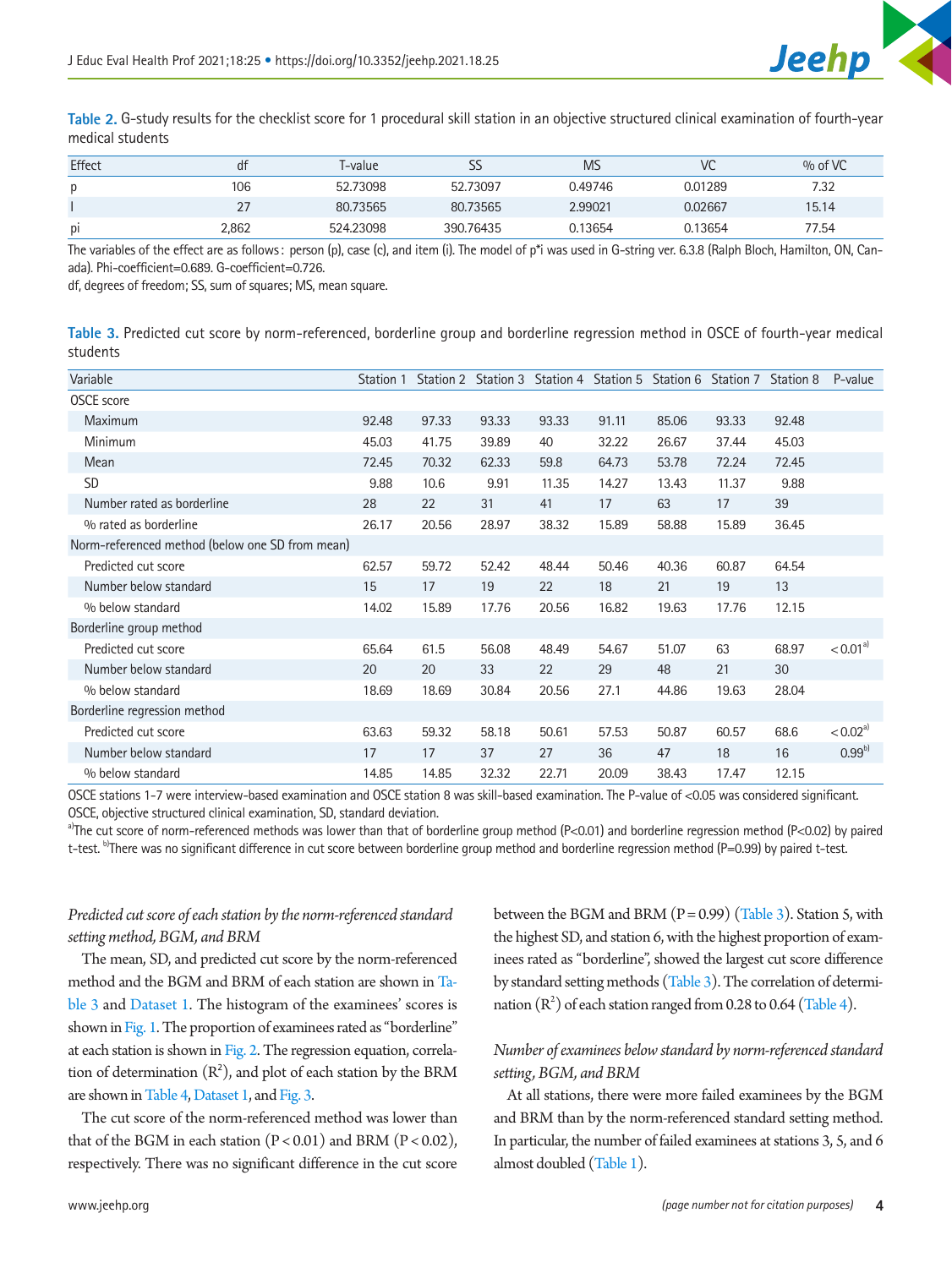<span id="page-4-0"></span>

**Fig. 1.** (A-H) The histogram of each station in objective structured clinical examination (OSCE). The x-axis is the examinees' scores, and the y-axis is the number of examinees. A total of 107 examinees participated in each station, and the number indicated on the bar is the number of examinees in the corresponding score section.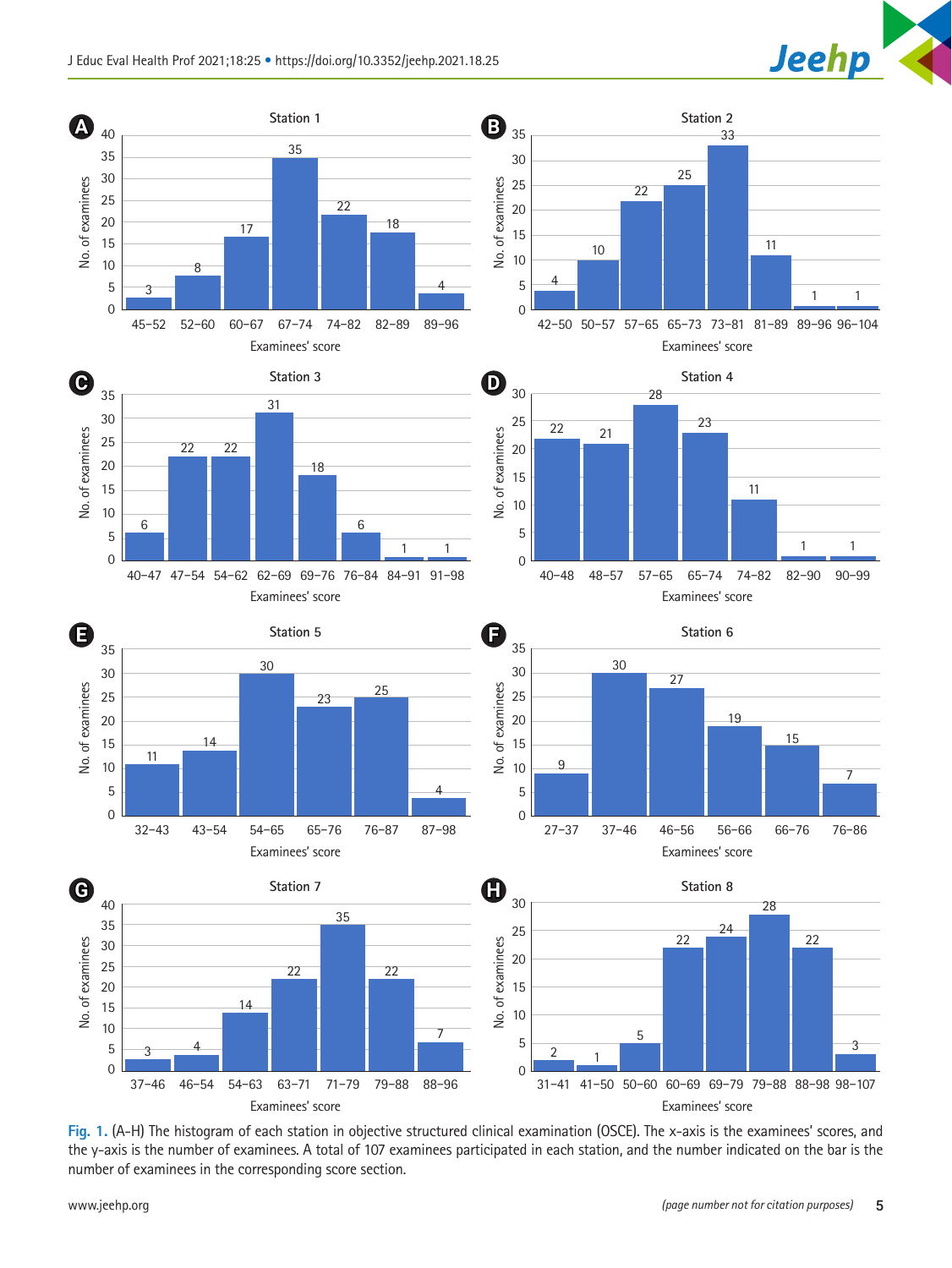<span id="page-5-0"></span>

**Fig. 2.** The proportion of examinees rated as the borderline group of each station in the objective structured clinical examination. The number presented on the on colored bar is the percentage of examinees rated as borderline. The x-axis is the percentage of rated as borderline and y-axis is station number. GRS, global rating scale.

<span id="page-5-1"></span>

| Borderline regression method | Station 1                  | Station 2                  | Station 3                  | Station 4                  | Station 5                  | Station 6                  | Station 7                  | Station 8                  |
|------------------------------|----------------------------|----------------------------|----------------------------|----------------------------|----------------------------|----------------------------|----------------------------|----------------------------|
| Regression equation          | $v = 10.476x$<br>$+42.682$ | $y = 12.393x$<br>$+34.533$ | $y = 7.9335x$<br>$+42.313$ | $v = 14.033x$<br>$+22.548$ | $v = 9.5068x$<br>$+38.516$ | $v = 15.571x$<br>$+19.732$ | $v = 12.614x$<br>$+35.343$ | $v = 13.093x$<br>$+42.414$ |
| Significance F               | 0.00                       | 0.00                       | 0.00                       | 0.00                       | 0.00                       | 0.00                       | 0.00                       | 0.00                       |
| P-value                      | 0.01                       | 0.01                       | 0.01                       | 0.01                       | 0.01                       | 0.01                       | 0.01                       | 0.01                       |
| $R^2$                        | 0.39                       | 0.55                       | 0.39                       | 0.64                       | 0.28                       | 0.59                       | 0.64                       | 0.60                       |

A P-value of <0.05 was considered significant.

### **Discussion**

### **Key results**

This study aimed to compare the cut score when the standard setting was changed from the norm-referenced method to the BGM and BRM in an OSCE of fourth-year medical students. The overall cut scores of the BGM and BRM were similar or higher than those of the norm-referenced method; thus, the number of failed examinees was higher. However, stations 3, 5, and 6 showed the largest differences in the cut score according to each standard setting method.

### **Interpretation**

The standard setting for OSCEs is important; however, there are few practical guidelines that handle real medical students' data and

compare the outcomes of using different standard setting methods. Comparing the characteristics of these standard setting methods would be useful for examination administrators of medical schools. This study reported and provided a real example of the implementation of 2 standard setting methods for OSCEs.

Stations 3 and 6 seemed to have a high level of case difficulty considering their histograms  $(Fig. 1)$ . If the station is difficult, there may be many examinees with low scores. Under the BGM and BRM, which are based on actual examinee performance, failed examinees would increase. However, the norm-referenced method (usually set below 1 SD or 60 percentile) does not consider the difficulty of the station; it simply defines failed examinations as below 1 SD. The difference in cut scores according to standard settings at stations 3 and 6 shows that the norm-referenced method does not function well in difficult stations.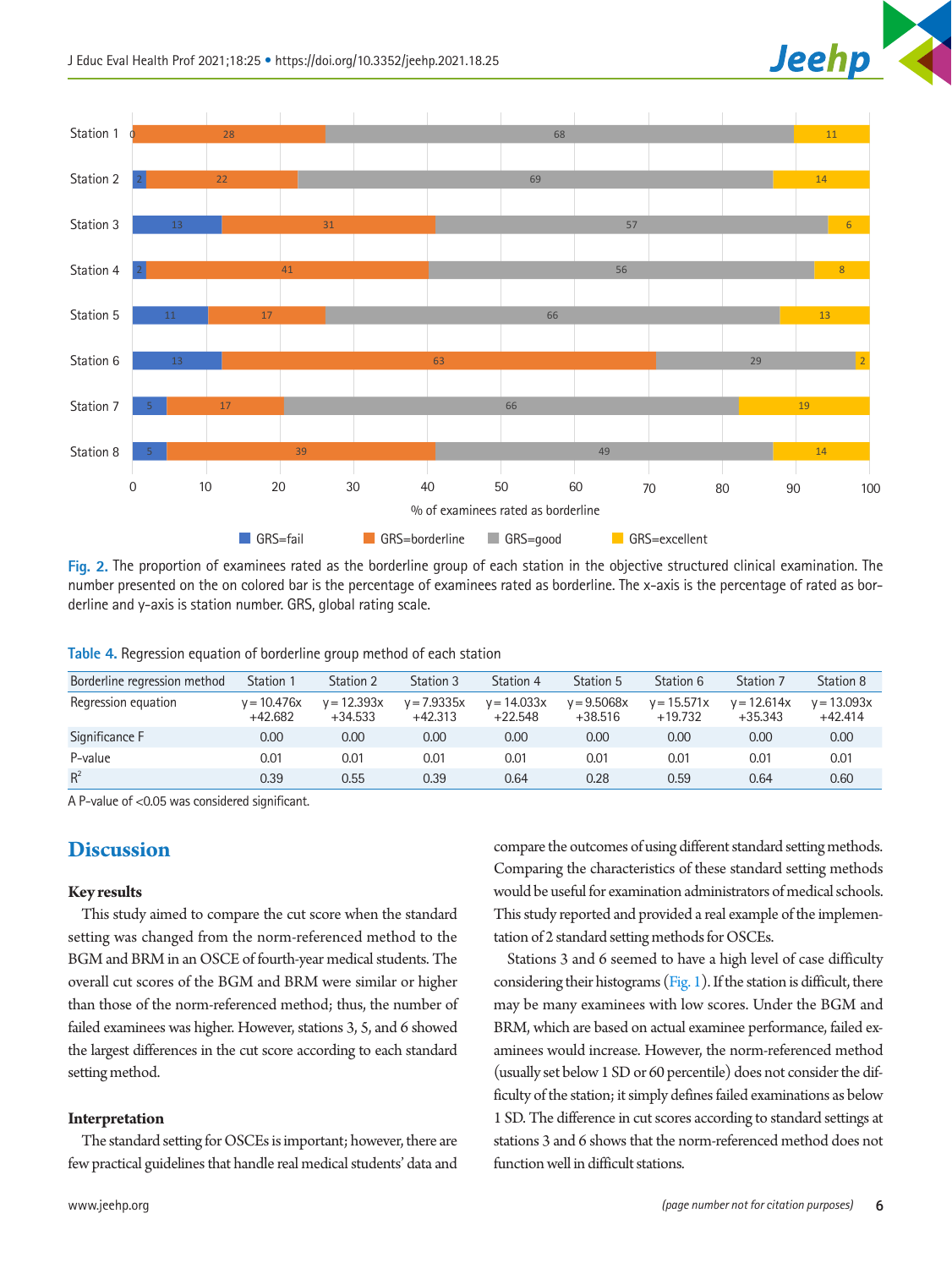

<span id="page-6-0"></span>

**Fig. 3.** (A-H) The regression plot of each station in the objective structured clinical examination. The x-axis is the global rating scale, and the y-axis is the examinees' score at each station. The regression equation and the correlation of determination ( $R^2$ ) are presented.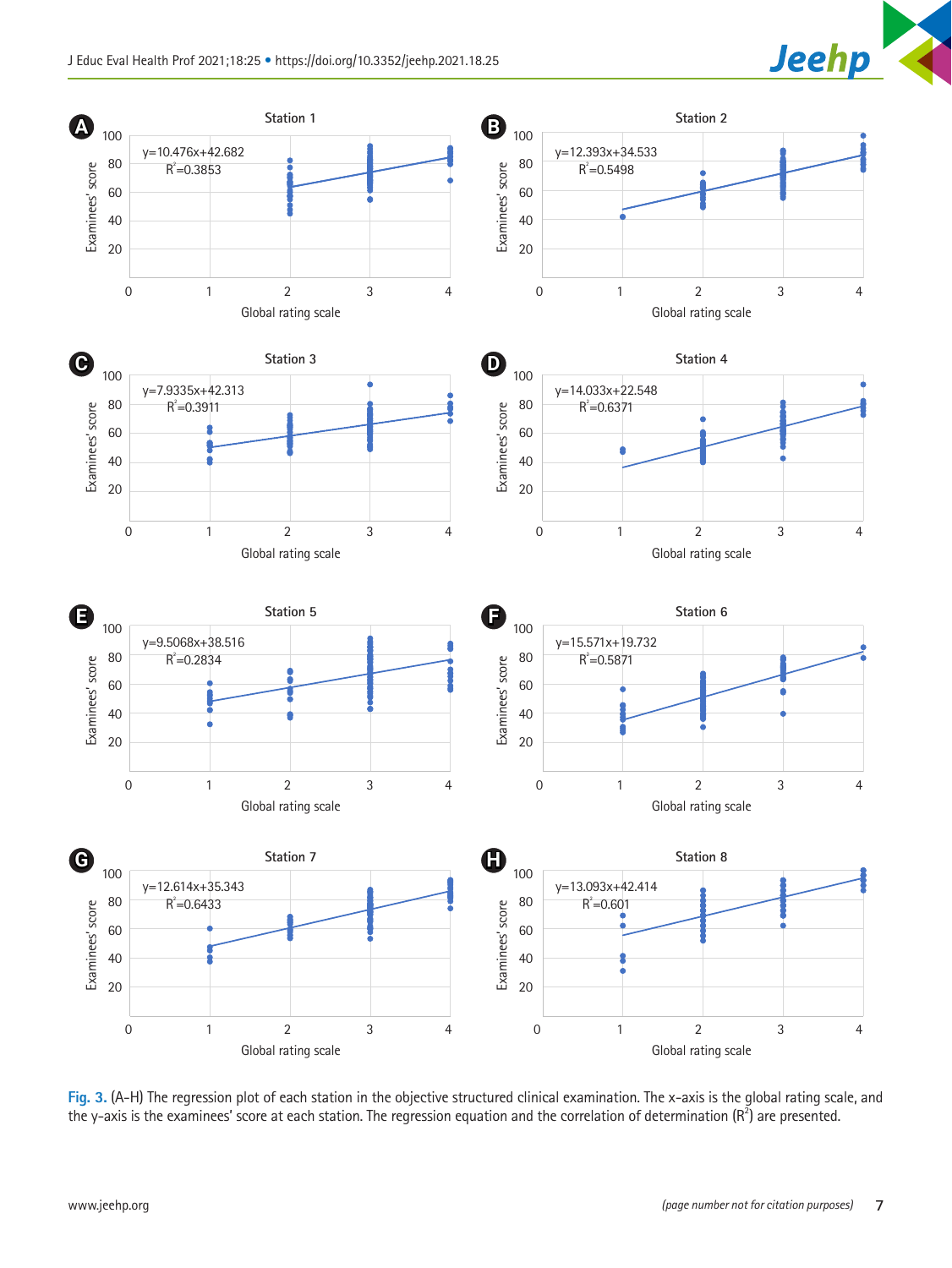Station 5 had the lowest proportion of examinees rated as borderline (15.89%) and the highest SD (14.27). If there are insufficient cohorts evaluated as borderline, cut scores may be calculated based on a relatively small number of examinees, which may increase the statistical error associated with the cut score [\[12](#page-9-0)]. As the score distribution is left-skewed and the borderline group is at the lower thin tail of the overall score distribution, the mean or median will be biased toward the high side  $[13]$ . This bias can also be confirmed in the results of this study. In station 6 with the largest borderline group, the difference in cut score between BGM and BRM was 0.20 (the smallest difference among stations), but at station 5 with the smallest borderline group, it was 2.86 (the largest difference among stations). At station 5, the difference in cut scores between the BGM and BRM is thought to be due to this bias. If the cohort of borderline group is smaller, this difference will be larger. However, linear regression uses all the scores within the group and therefore avoids this bias.

### **Comparison with previous studies**

As the results of this study show, the norm-referenced method had a risk of examinees passing the station even though the examiner evaluated the examinee as not competent on the performance. This type of standard setting is typically used when selecting applicants for employment or for educational programs where available positions are limited [\[14](#page-9-3)]. The setting of standards should be applied according to the goal of the examination. If the OSCE is not used for applicant selection in medical school, the norm-referenced method is not appropriate.

The advantages of the BGM are that no statistical procedure is required and the cut score calculation is easy. However, the BGM can have a potential problem when the borderline group is not sufficient, such as in station 5 of this study. The same problem was also found in the study of Wood et al.  $[13]$ . In their study, the borderline group was 20% (12/59 examinees), and the difference in the pass rate was 69% in the BGM and 92% in the BRM. When the station was reviewed in detail, all 12 examinees had borderline satisfactory scale (they used 6-point scales with inferior, poor, borderline unsatisfactory, borderline satisfactory, good, and excellent), indicating that the cut score of the BRM was a more appropriate reflection of the examinees' performance.

Most studies using the BRM have been conducted in the evaluation of relatively large cohorts  $(n > 50)$  in which the examinee group is high performing, such as postgraduate candidates. This study was also conducted in a large cohort of 107 examinees. However, OSCEs in many medical schools may have small cohorts, such as a single-year group. Homer et al. [12] have shown that the use of the BRM in the context of small cohorts can be generally successful. They investigated the use of the BRM in different high stakes assessment contexts and found that the BRM functions effectively at most stations. They proposed an extant cut score from a practical point of view. Extant cut scores based on previous station performance would ideally be available in a small cohort [12].

In the BRM, to assess the fitness of the regression model in terms of how well the model predicts the cut score of the OSCE, the  $R^2$  is examined.  $R^2$  is generally interpreted as a percentage of the score achieved in an examination that can be explained by a benchmark score of global rating on examinees' clinical performance. An  $R^2$  of 1.0 means that all scores of the checklist are completely explained by the global rating scale of the examiner as an independent variable. A high  $R^2$ , between 0.85 and 1.0, indicates that the checklist of examinees' clinical performance is aligned with the examiner's evaluation reflected in the global rating score. A low R<sup>2</sup> of 0.5 or less indicates that the checklist score is not aligned with the global rating score  $[15]$ . However, in many studies, the value of  $R^2$  was approximately 0.5 and was considered reasonable, which was not significantly different from this study  $[16,17]$  $[16,17]$ .

### **Limitations**

The consensus for rating borderline groups of students by examiners is important for the BGM and BRM. However, this study did not address this point. We assumed that the examiners who participated in the BGCSE had sufficient consensus based on their many years of scoring experience. In order to maintain this consensus, the 4 categorical scale, which examiners have been accustomed to using for many years, was used without modification as global rating scale. However, this assumption will not always be valid. If the medical school does not have enough experienced examiners, it may be helpful to develop a model to identify borderline groups of students [\[18](#page-9-7)].

#### **Generalizability**

Considering the results of this study, the BRM can be applied to a small cohort, and its statistical methods are at a level that can be performed using Microsoft Excel (Microsoft Corp.).

### **Suggestions**

The global rating scale used in this study was a categorical scale including fail, borderline, good, and excellent. However, further study is needed to determine how the cut score changes when this scale changes to 5 or 6. In the OSCE of this study, there were 7 SP encounter stations and 1 skill station. It is also necessary to study how the cut score changes depending on the content and combination of the stations.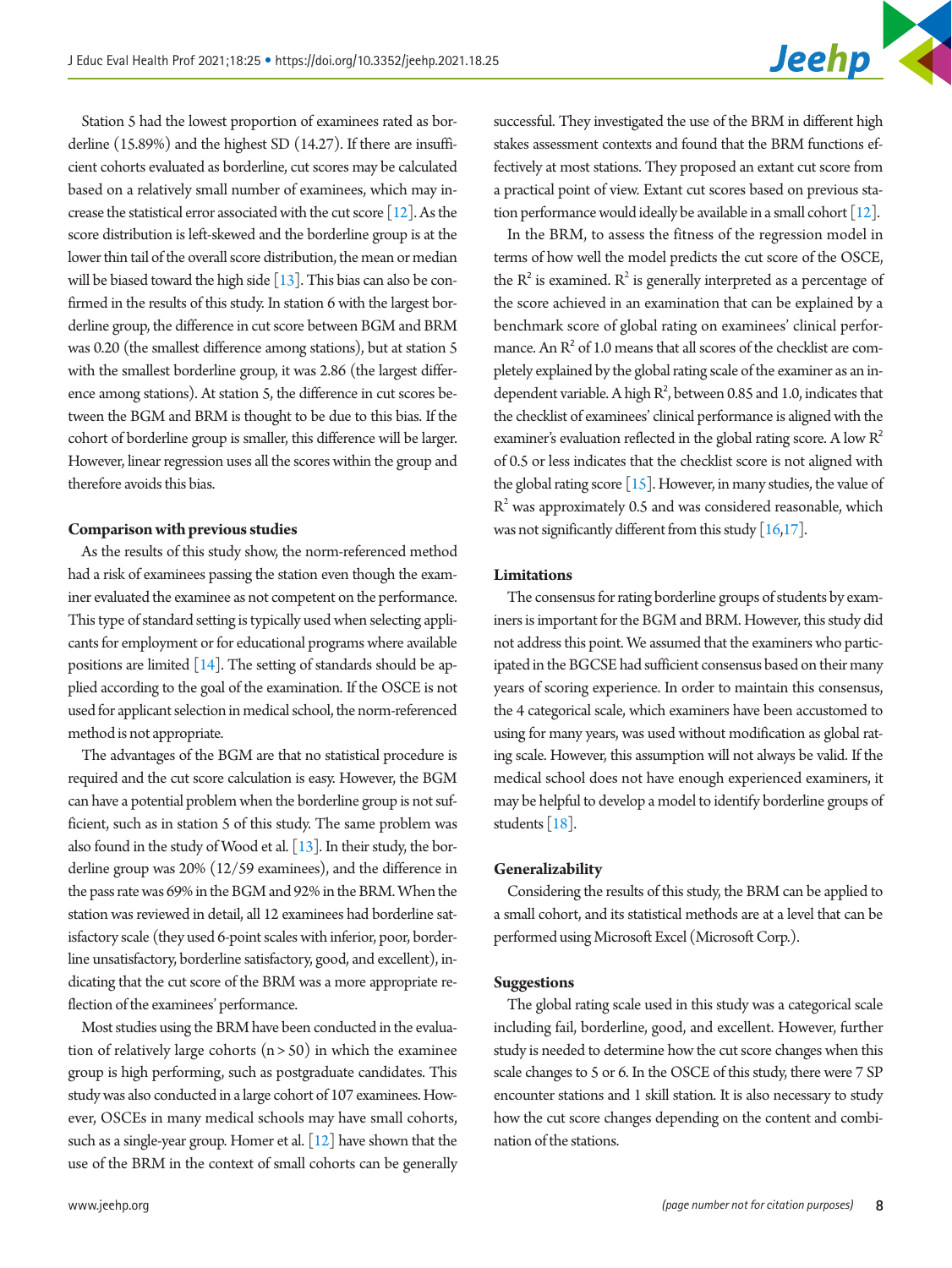

### **Conclusions**

The cut score of the norm-referenced method was lower than that of the BGM and BRM, and there was no significant difference in the cut score between the BGM and BRM. It will not be easy to change the previously used standard setting method. However, prefixed cut scores by the norm-referenced method, without considering station contents or examinee performance, can vary due to station difficulty and content, affecting the appropriateness of the standard setting decision. If the cut score of OSCE is the minimum judgement assessing whether the performance of medical practice is acceptable or not, examinee-centered standard setting method are more appropriate for that purpose. Moreover, as presented in this study, BGM and BRM methods are not difficult to apply in practice. If there is an adequate consensus on the borderline group criteria, standard setting with the BRM could be applied as more defensible method to determine the cut score of the OSCE stations.

### **ORCID**

Song Yi Park: [https://orcid.org/0000-0003-4299-99](http://orcid.org/0000-0003-4299-9986)86; Sang-Hwa Lee: [https://orcid.org/0000-0003-4792-1248](http://orcid.org/0000-0003-4792-1248); Min-Jeong Kim: [https://orcid.org/0000-0002-1340-1060](http://orcid.org/0000-0002-1340-1060); Ki-Hwan Ji: [https://orcid.org/0000-0002-5371-539](http://orcid.org/0000-0002-5371-5398)8; Ji Ho Ryu: [https://orcid.](http://orcid.org/0000-0001-6189-6195) [org/0000-0001-6189-619](http://orcid.org/0000-0001-6189-6195)5

# **Authors' contributions**

Conceptualization: SYP, SHL. Data curation: SYP. Methodology/formal analysis/validation: SYP. Project administration: SYP, SHL, MJK, KHJ, JHR. Funding acquisition: SHL. Writing–original draft: SYP, SHL. Writing–review & editing: all authors.

# **Conflict of interest**

No potential conflicts of interest relevant to this article were reported.

# **Funding**

This work was supported by the Busan-Gyeongnam Clinical Skill Examination Consortium (Fund ref. ID: 20210005). The funders had no role in the study design, data collection and analysis, decision to publish, or preparation of the manuscript.

# <span id="page-8-7"></span>**Data availability**

Data files are available from Harvard Dataverse: [https://doi.](https://doi.org/10.7910/DVN/CY7XUN) [org/10.7910/DVN/CY7XUN](https://doi.org/10.7910/DVN/CY7XUN) Dataset 1. Raw score data of examinees for each station.

# **Acknowledgments**

None.

# **Supplementary materials**

Supplement 1. Audio recording of the abstract.

### <span id="page-8-0"></span>**References**

- <span id="page-8-3"></span>1. De Champlain AF. Standard setting methods in medical education: high-stakes assessment. In: Swanwick T, Forrest K, O'Brien BC, editors. Understanding medical education: evidence, theory, and practice. Hoboken (NJ): Wiley-Blackwell; 2018. p. 347-359.
- <span id="page-8-1"></span>2. [Kane MT, Crooks TJ, Cohen AS. Designing and evaluating](https://doi.org/10.1023/A)  [standard-setting procedures for licensure and certification tests.](https://doi.org/10.1023/A)  [Adv Health Sci Educ Theory Pract 1999;4:195-207. https://](https://doi.org/10.1023/A) [doi.org/10.1023/A:1009849528247](https://doi.org/10.1023/A)
- <span id="page-8-2"></span>[3. Kaufman DM, Mann KV, Muijtjens AM, van der Vleuten CP. A](https://doi.org/10.1097/00001888-200003000-00018)  [comparison of standard-setting procedures for an OSCE in un](https://doi.org/10.1097/00001888-200003000-00018)[dergraduate medical education. Acad Med 2000;75:267-271.](https://doi.org/10.1097/00001888-200003000-00018)  <https://doi.org/10.1097/00001888-200003000-00018>
- 4. [Reid KJ, Dodds A. Comparing the borderline group and bor](https://doi.org/10.5455/jcme.20130921013523)[derline regression approaches to setting objective structured](https://doi.org/10.5455/jcme.20130921013523)  [clinical examination cut scores. J Contemp Med Educ 2014;2:8-](https://doi.org/10.5455/jcme.20130921013523) [12. https://doi.org/10.5455/jcme.20130921013523](https://doi.org/10.5455/jcme.20130921013523)
- <span id="page-8-4"></span>[5. Norcini JJ, McKinley DW. Assessment methods in medical ed](https://doi.org/10.1016/j.tate.2006.12.021)[ucation. Teach Teach Educ 2007;23:239-250. https://doi.](https://doi.org/10.1016/j.tate.2006.12.021) [org/10.1016/j.tate.2006.12.021](https://doi.org/10.1016/j.tate.2006.12.021)
- <span id="page-8-5"></span>[6. Liu M, Liu KM. Setting pass scores for clinical skills assessment.](https://doi.org/10.1016/S1607-551X(09)70032-4)  [Kaohsiung J Med Sci 2008;24:656-663. https://doi.org/10.10](https://doi.org/10.1016/S1607-551X(09)70032-4) [16/S1607-551X\(09\)70032-4](https://doi.org/10.1016/S1607-551X(09)70032-4)
- <span id="page-8-6"></span>[7. Park J, Yim MK, Kim NJ, Ahn DS, Kim YM. Similarity of the](https://doi.org/10.3352/jeehp.2020.17.28)  [cut score in test sets with different item amounts using the mod](https://doi.org/10.3352/jeehp.2020.17.28)[ified Angoff, modified Ebel, and Hofstee standard-setting meth](https://doi.org/10.3352/jeehp.2020.17.28)[ods for the Korean Medical Licensing Examination. J Educ Eval](https://doi.org/10.3352/jeehp.2020.17.28)  [Health Pro](https://doi.org/10.3352/jeehp.2020.17.28)f 2020;17:28. https://doi.org/10.3352/jeehp.2020. 17.28
- 8. [Park J, Ahn DS, Yim MK, Lee J. Comparison of standard-setting](https://doi.org/10.3352/jeehp.2018.15.32)  [methods for the Korea Radiological Technologist Licensing Ex-](https://doi.org/10.3352/jeehp.2018.15.32)